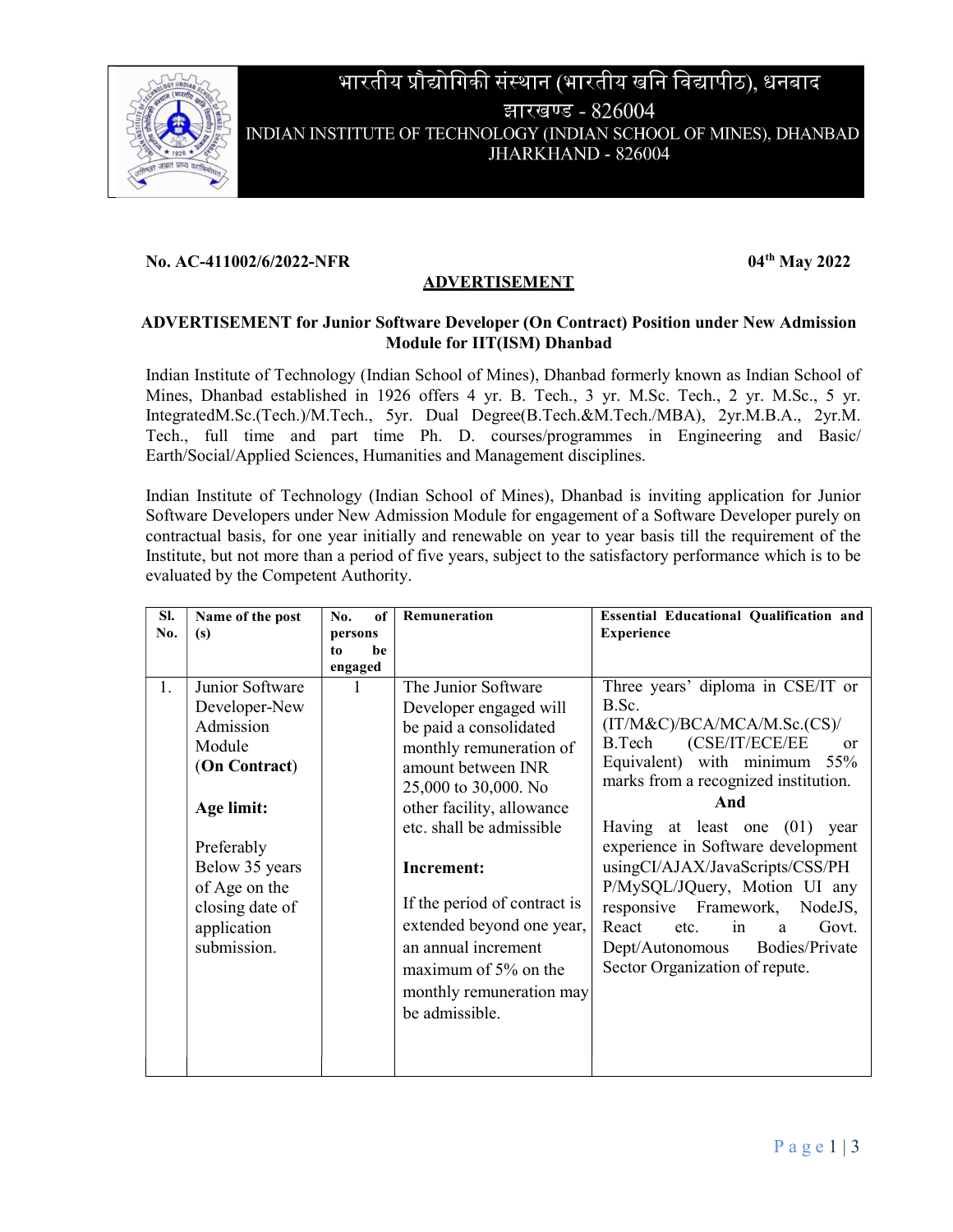## GENERAL INSTRUCTIONS TO THE CANDIDATES

| 1. |                                                                                                                                                                             | Job Description: To develop modules related to new admissions (including integration of online                                                                                                                                                                                                                                                     |  |  |  |  |  |  |
|----|-----------------------------------------------------------------------------------------------------------------------------------------------------------------------------|----------------------------------------------------------------------------------------------------------------------------------------------------------------------------------------------------------------------------------------------------------------------------------------------------------------------------------------------------|--|--|--|--|--|--|
|    | payment) along with the user manual and detailed documentation for developer, using PHP,                                                                                    |                                                                                                                                                                                                                                                                                                                                                    |  |  |  |  |  |  |
|    |                                                                                                                                                                             | MYSQL, NodeJS, React, CodeIgniter etc. Further, generation of report and computational work as                                                                                                                                                                                                                                                     |  |  |  |  |  |  |
|    |                                                                                                                                                                             | per requirement.                                                                                                                                                                                                                                                                                                                                   |  |  |  |  |  |  |
| 2. | (a)                                                                                                                                                                         | The Institute reserves its right to place a reasonable limit on the total number of candidates                                                                                                                                                                                                                                                     |  |  |  |  |  |  |
|    |                                                                                                                                                                             | to be called for selection process.                                                                                                                                                                                                                                                                                                                |  |  |  |  |  |  |
|    | (b)                                                                                                                                                                         | Fulfillment of qualifications per-se does not entitle a candidate to be called for selection                                                                                                                                                                                                                                                       |  |  |  |  |  |  |
|    |                                                                                                                                                                             | process.                                                                                                                                                                                                                                                                                                                                           |  |  |  |  |  |  |
|    | (c)                                                                                                                                                                         | The Institute reserves the right not to fill up the positions, cancel the Advt. in whole or in<br>part without assigning any reason or increase the number of positions and its decision in<br>this regard shall be final.                                                                                                                         |  |  |  |  |  |  |
|    | (d)                                                                                                                                                                         | The positions of Junior Software Developer (on Contract) are purely temporary and<br>contractual in nature and the selected candidates cannot claim for appointment against any<br>regular positions in the Institute at any point of time.                                                                                                        |  |  |  |  |  |  |
|    | (e)                                                                                                                                                                         | The Institute reserves its right to terminate the contractual engagement of the Junior<br>Software Developer (on Contract) by giving one-month notice or one month's<br>remuneration in lieu thereof without assigning any reason.                                                                                                                 |  |  |  |  |  |  |
|    | (f)                                                                                                                                                                         | Leave is not a matter of right. However, Junior Software Developer (on Contract) may be<br>allowed for 2.5 days leave per/every calendar months of service (monthly accrual basis and<br>maximum 30 days in a year). No leave encashment or carry forward will be permissible on<br>the termination of the contract/renewal of the contract.       |  |  |  |  |  |  |
|    | (g)                                                                                                                                                                         | The Junior Software Developer (on Contract) will not be entitled for any medical facility/<br>accommodation or any other type of allowance.                                                                                                                                                                                                        |  |  |  |  |  |  |
|    | (h)                                                                                                                                                                         | The Junior Software Developer (on Contract) may apply for termination of their<br>contractual engagement on two months' notice. However, their relieving will be subject to<br>condition that the work being undertaken by them does not get hampered and an alternative<br>arrangement has been made by the Institute prior to his/her relieving. |  |  |  |  |  |  |
|    | (i)                                                                                                                                                                         | The Institute reserves the right to impose any other reasonable conditions to safeguard the<br>interests of the Institute.                                                                                                                                                                                                                         |  |  |  |  |  |  |
| 3. | The closing date for submission of application shall be considered as the cut-off date for age,<br>educational qualification and experience etc.                            |                                                                                                                                                                                                                                                                                                                                                    |  |  |  |  |  |  |
| 4. | The Institute reserves the right to assign/ transfer the selected candidates to any section/department<br>within the Institute and engagements will be offered accordingly. |                                                                                                                                                                                                                                                                                                                                                    |  |  |  |  |  |  |
| 5. | The shortlisted candidates may be called for SQL Test and the final Selection will be made on the<br>basis of their performance in the SQL Test.                            |                                                                                                                                                                                                                                                                                                                                                    |  |  |  |  |  |  |
| 6. |                                                                                                                                                                             | No TA/DA shall be admissible for appearing in the SQL Test.                                                                                                                                                                                                                                                                                        |  |  |  |  |  |  |